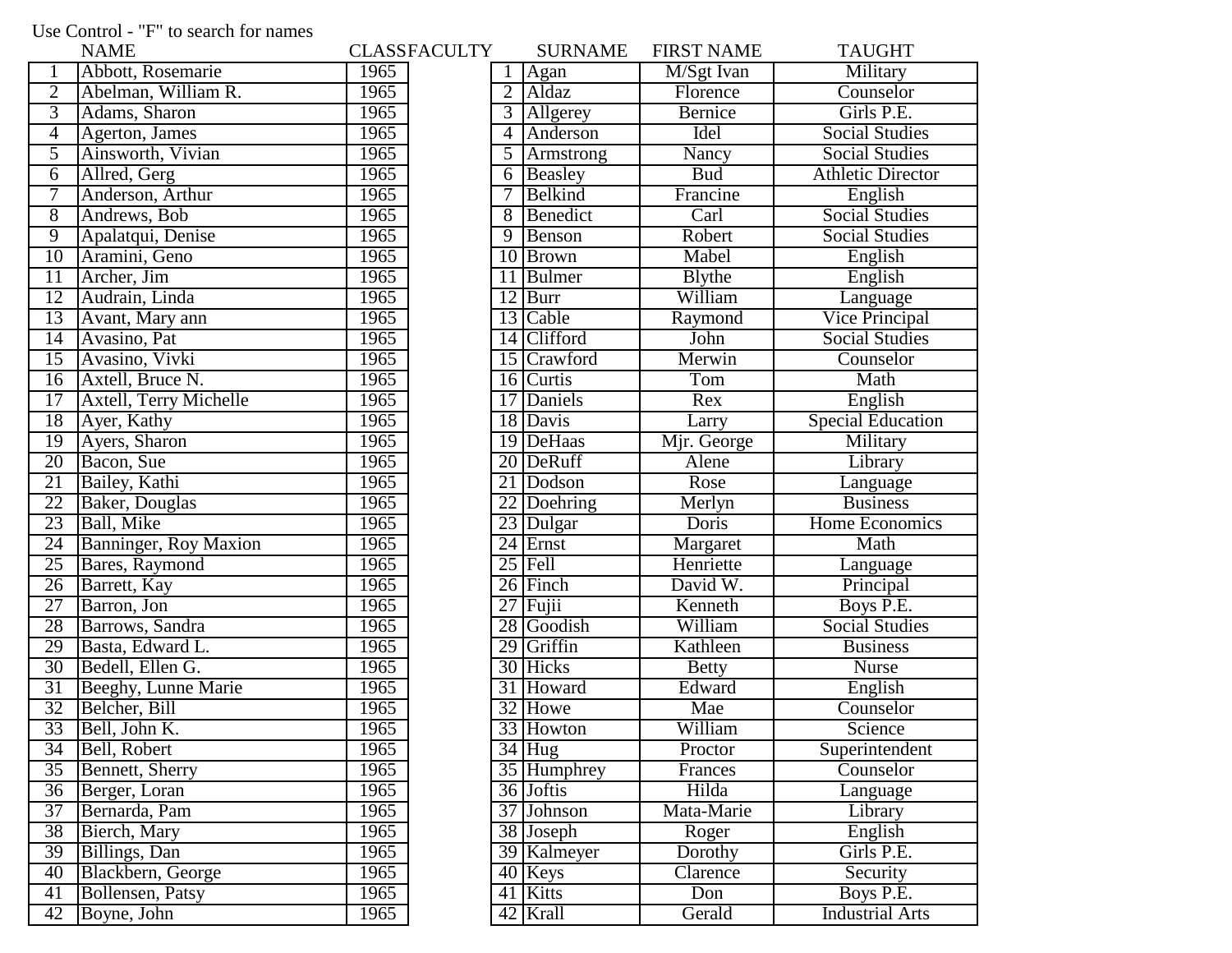| 43              | Brackett, Pet                          | 1965 |
|-----------------|----------------------------------------|------|
| 44              | Brandon, Dale                          | 1965 |
| $\overline{45}$ | Brandon, Pat                           | 1965 |
| 46              | Brannon, Helen                         | 1965 |
| 47              | Brauner, Jim                           | 1965 |
| 48              | Breen, Emily                           | 1965 |
| 49              | Brennan, Mary                          | 1965 |
| 50              | Brignand, Diane                        | 1965 |
| $\overline{51}$ | Brooks, Bill                           | 1965 |
| 52              | Broten, Ingrid                         | 1965 |
| $\overline{53}$ | Brown, Sheila                          | 1965 |
| 54              | Browning, Dawn                         | 1965 |
| 55              | Bryson, Sam                            | 1965 |
| $\overline{56}$ | Bullcok, Myrna                         | 1965 |
| 57              | Bullock, Lorna                         | 1965 |
| 58              | Burke, Randy                           | 1965 |
| 59              | Burrows, John                          | 1965 |
| 60              | Burton, Becky                          | 1965 |
| $\overline{61}$ | Callahan, Jackie                       | 1965 |
| 62              | Cameron, Pat                           | 1965 |
| 63              | Campbell, George                       | 1965 |
| 64              | Campbell, Joe<br>Cann, Elliott         | 1965 |
| 65              |                                        | 1965 |
| 66              | Cardwell, Lynda                        | 1965 |
| 67              | Carithers, Laele                       | 1965 |
| 68              | Carruthers, Bruce                      | 1965 |
| 69              |                                        | 1965 |
| 70              | Carruthers, Terry<br>Cassinelli, Julie | 1965 |
| 71              | Cavolick, Carl                         | 1965 |
| 72              | Chanslor, Lee                          | 1965 |
| 73              | Chikami, Cerise                        | 1965 |
| 74              | Clark, Jamey                           | 1965 |
| 75              | Cobb, Keith                            | 1965 |
| 76              | Cobb, Susan G.                         | 1965 |
| 77              | Cocanour, Robert                       | 1965 |
| 78              | Cody, larry                            | 1965 |
| 79              | Colling, Dennis                        | 1965 |
| 80              | Collins, Bob                           | 1965 |
| 81              | Colman, Ronald D.                      | 1965 |
| 82              | Colovich, Sandy                        | 1965 |
| 83              | Colton, Sally                          | 1965 |
| 84              | Connally, Bob                          | 1965 |
| 85              | Conrad, Claudia                        | 1965 |
| 86              | Conton, Jim                            | 1965 |

| 43              | Brackett, Pet     | 1965 |  | 43 LeBlanc             | Lillian          | <b>Business</b>           |
|-----------------|-------------------|------|--|------------------------|------------------|---------------------------|
| 44              | Brandon, Dale     | 1965 |  | 44 Longobardo          | Leo              | <b>Driver's Education</b> |
| 45              | Brandon, Pat      | 1965 |  | 45 Mabry               | Claude           | Health                    |
| 46              | Brannon, Helen    | 1965 |  | 46 Martin              | John             | Science                   |
| 47              | Brauner, Jim      | 1965 |  | 47 McComas             | Hazel            | Art                       |
| 48              | Breen, Emily      | 1965 |  | 48 McNew               | Hardy            | English                   |
| 49              | Brennan, Mary     | 1965 |  | 49 Meyers              | Margie           | <b>Business</b>           |
| 50              | Brignand, Diane   | 1965 |  | 50 Miller              | Frederick        | <b>Social Studies</b>     |
| $\overline{51}$ | Brooks, Bill      | 1965 |  | 51 Morby               | Andrew           | Language                  |
| 52              | Broten, Ingrid    | 1965 |  | 52 Morgan              | Bud O.J.         | <b>Industrial Arts</b>    |
| $\overline{53}$ | Brown, Sheila     | 1965 |  | 53 Morlang             | William          | <b>Driver's Education</b> |
| 54              | Browning, Dawn    | 1965 |  | 54 Munson              | Bert             | Health                    |
| 55              | Bryson, Sam       | 1965 |  | 55 Munson              | Mary Lou         | Language                  |
| 56              | Bullcok, Myrna    | 1965 |  | 56 Murphy              | Dr. Millard      | Health                    |
| 57              | Bullock, Lorna    | 1965 |  | 57 Murphy              | Ellen            | English                   |
| 58              | Burke, Randy      | 1965 |  | 58 Mussatti            | David            | <b>Social Studies</b>     |
| 59              | Burrows, John     | 1965 |  | 59 Muth                | Margaret         | English                   |
| $60\,$          | Burton, Becky     | 1965 |  | 60 Nyquist             | Olivia           | English                   |
| 61              | Callahan, Jackie  | 1965 |  | 61 Parker              | Anne             | English                   |
| 62              | Cameron, Pat      | 1965 |  | 62 Peska               | Edward           | <b>Industrial Arts</b>    |
| $\overline{63}$ | Campbell, George  | 1965 |  | 63 Pfaff               | <b>Nancy</b>     | <b>Business</b>           |
| 64              | Campbell, Joe     | 1965 |  | 64 Phillips            | Margaret         | <b>Business</b>           |
| 65              | Cann, Elliott     | 1965 |  | 65 Pico                | Alfred           | Maintenance               |
| 66              | Cardwell, Lynda   | 1965 |  | 66 Purinton            | Jean             | English                   |
| 67              | Carithers, Laele  | 1965 |  | 67 Reil                | Maryjean         | Math                      |
| 68              | Carruthers, Bruce | 1965 |  | 68 Reinarz             | Larry            | Math                      |
| 69              | Carruthers, Terry | 1965 |  | 69 Ross                | Margaret         | Library                   |
| 70              | Cassinelli, Julie | 1965 |  | 70 Ruiz                | Allura           | Language                  |
| 71              | Cavolick, Carl    | 1965 |  | 71 Sawle               | Louise           | <b>Business</b>           |
| $\overline{72}$ | Chanslor, Lee     | 1965 |  | 72 Scarbrough          | Sgt. James       | Military                  |
| $\overline{73}$ | Chikami, Cerise   | 1965 |  | 73 Schmidt             | <b>SFC Ruben</b> | Military                  |
| 74              | Clark, Jamey      | 1965 |  | 74 Shetler             | Harold           | <b>Industrial Arts</b>    |
| 75              | Cobb, Keith       | 1965 |  | 75 Simonian            | Simon            | Science                   |
| 76              | Cobb, Susan G.    | 1965 |  | 76 Slotto              | Ivan             | Science                   |
| 77              | Cocanour, Robert  | 1965 |  | 77 Stern               | Anna Maude       | <b>Business</b>           |
| 78              | Cody, larry       | 1965 |  | 78 Stevenson           | Caroline         | Girls P.E.                |
| 79              | Colling, Dennis   | 1965 |  | $\overline{79}$ Streng | George           | <b>Social Studies</b>     |
| $\overline{80}$ | Collins, Bob      | 1965 |  | 80 Swinden             | Eleanor          | Home Economics            |
| 81              | Colman, Ronald D. | 1965 |  | 81 Tellaisha           | John             | Music                     |
| 82              | Colovich, Sandy   | 1965 |  | 82 Ternan              | Philip           | Science                   |
| 83              | Colton, Sally     | 1965 |  | 83 Thompson            | Michael          | Boys P.E.                 |
| 84              | Connally, Bob     | 1965 |  | 84 Trout               | Lloyd            | <b>Social Studies</b>     |
| $\overline{85}$ | Conrad, Claudia   | 1965 |  | 85 Walker              | Harry            | English                   |
| 86              | Conton, Jim       | 1965 |  | 86 Walker              | <b>Bruce</b>     | <b>Social Studies</b>     |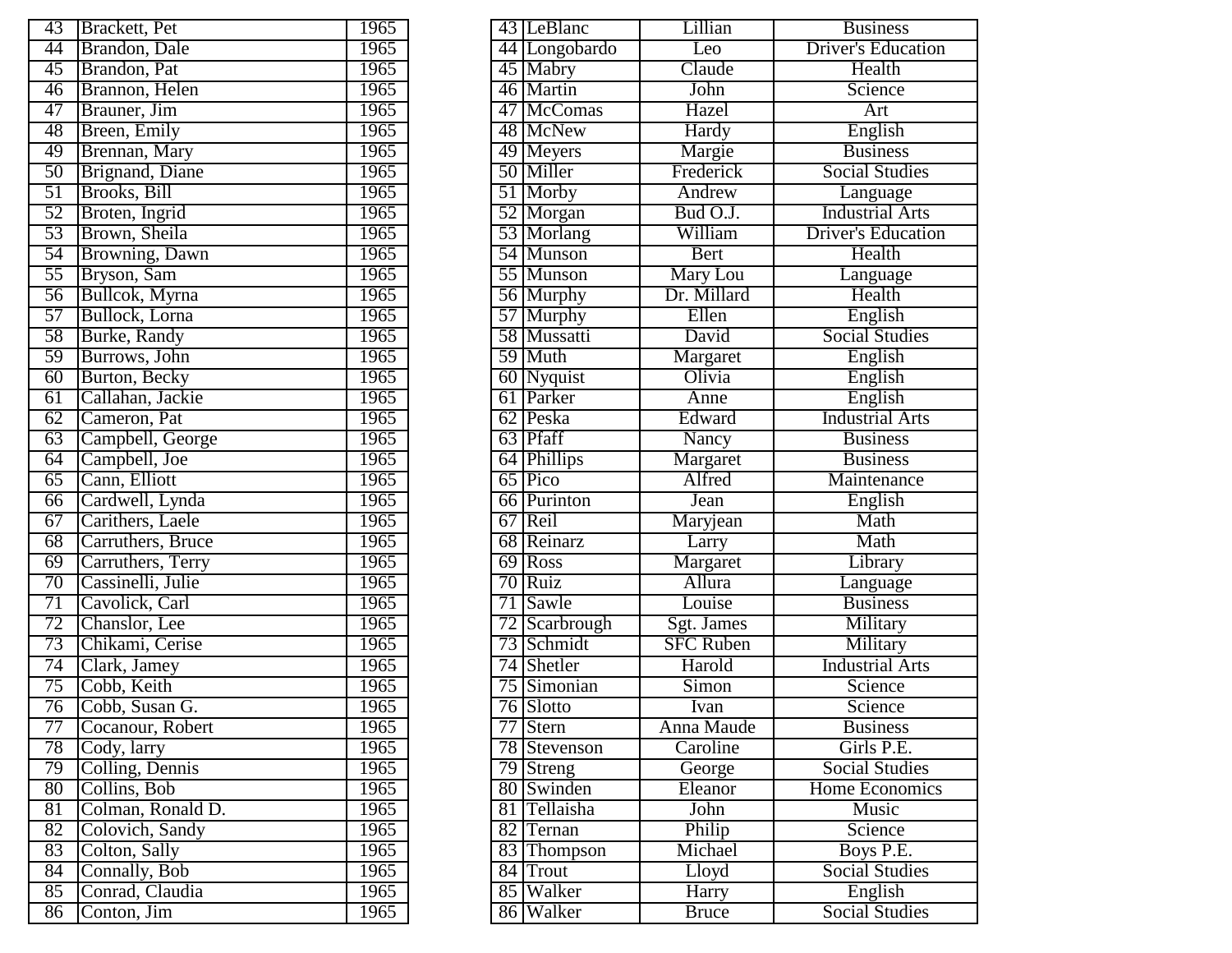| 87               | Cook, Dave                 | 1965        |
|------------------|----------------------------|-------------|
| 88               | Cooley, Richard            | 1965        |
| 89               | Cooper, Carolyn            | 1965        |
| 90               | Cordano, Nancy Lee         | 1965        |
| 91               | Corey, Bruce               | 1965        |
| 92               | Corn, Greg                 | 1965        |
| 93               | Coty, Steve                | 1965        |
| 94               | Countis, Tim               | 1965        |
| $\overline{95}$  | Cox, Tom                   | 1965        |
| 96               | Crickard, Marlene Jeanette | 1965        |
| 97               | Cronin, Susan              | 1965        |
| 98               | Crouch, Jane               | 1965        |
| 99               | Cunningham, Bruce Alan     | 1965        |
| 100              | Cutler, Brad               | 1965        |
| 101              | Damon, Douglas             | 1965        |
| 102              | Davis, C.O.                | 1965        |
| 103              | Davis, Howard R. III       | 1965        |
| 104              | Davis, Patsy               | 1965        |
| 105              | Davison, Lee               | 1965        |
| 106              | Delmue, Rose               | 1965        |
| 107              | Dempsey, Jeff              | 1965        |
| 108              | Denney, Hasrriet           | 1965        |
| 109              | Dennis, Michael            | 1965        |
| 110              | Depre, Pam                 | 1965        |
| 111              | DeRosa, Kathy              | 1965        |
| <u>112</u>       | Deshler, Terry             | 1965        |
| 113              | Ditter, Mark               | 1965        |
| 114              | Dolton, Roger              | 1965        |
| 115              | Donahue, Carolyn           | 1965        |
| 116              | Drace, Linda               | 1965        |
| $\overline{117}$ | Drake, Nancy               | 1965        |
| 118              | Dundek, Linda              | 1965        |
| 119              | DuPratt, Susan             | 1965        |
| 120              | Eisenbarth, John           | 1965        |
| 121              | Ellis, Patricia            | 1965        |
| 122              | Emblem, Diana              | 1965        |
| 123              | Ernest, Carleen            | <b>1965</b> |
| 124              | Etter, Margo               | 1965        |
| 125              | Evanoff, John              | 1965        |
| 126              | Evans, Brent               | 1965        |
| 127              | Eveatt, Linda              | 1965        |
| 128              | Fairbanks, Dawn            | 1965        |
| 129              | Farris, Carol Ann          | 1965        |
| 130              | Feemster, Carolyn          | 1965        |

| $\overline{87}$ | Dave<br>Cook.        | .965 | $\overline{87}$ | <b>Weiblen</b> | Jovce    | Girls P.E.      |
|-----------------|----------------------|------|-----------------|----------------|----------|-----------------|
| 88              | Cooley, Richard      | 1965 |                 | 88 Wheeler     | Sessions | Science         |
| 89              | Cooper. Carolyn      | 1965 |                 | 89 Woodford    | l'aunya  | English         |
| 90              | Nancy Lee<br>ordano. | 1965 |                 | 90 Young       | Dale     | <b>Business</b> |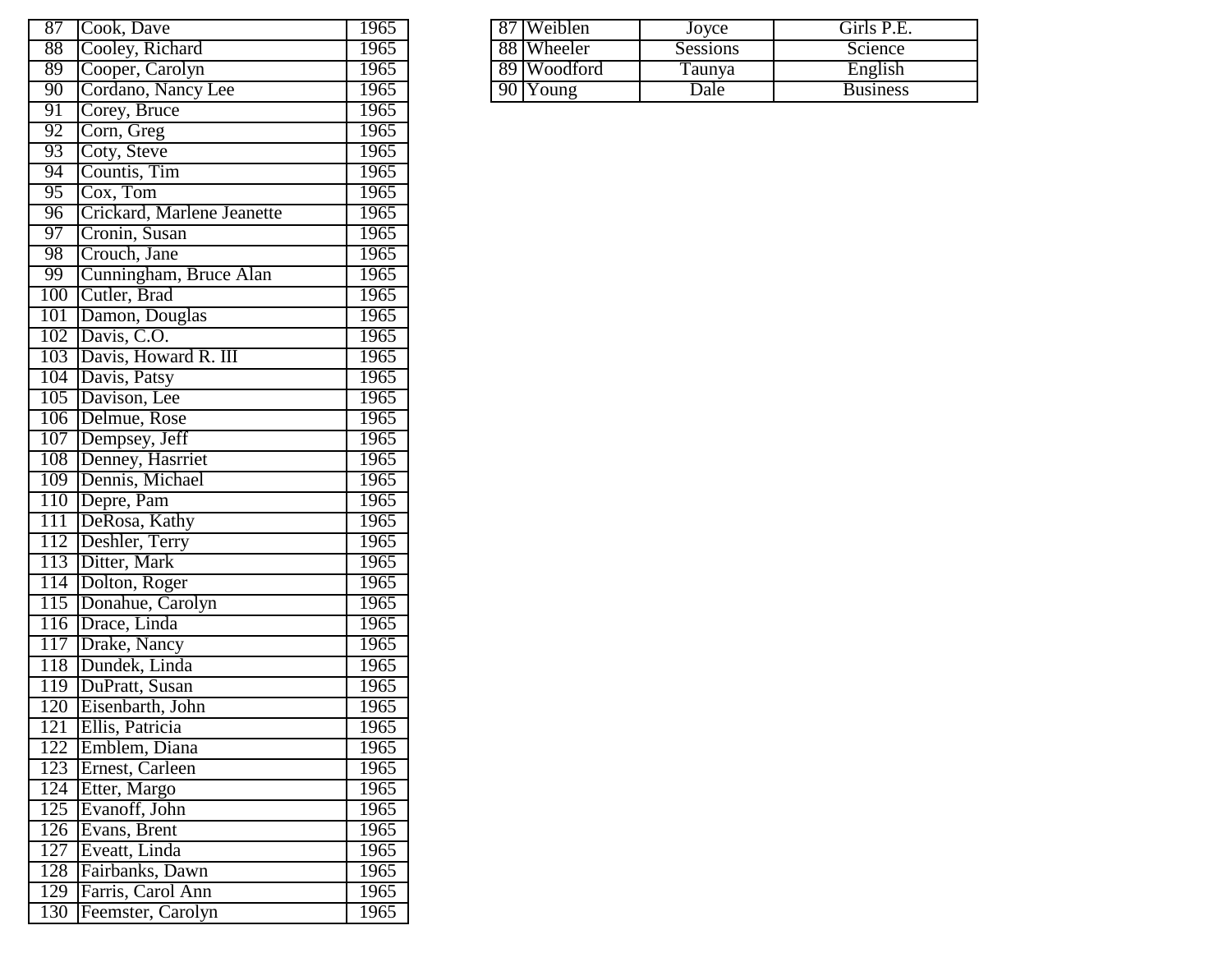| 131<br>Feldman, Debbie<br>132<br>Ferrari, Charlotte | 1965<br>1965      |
|-----------------------------------------------------|-------------------|
|                                                     |                   |
|                                                     |                   |
| Ferris, Cynthia<br>133                              | 1965              |
| Ferris, Sue<br>134                                  | 1965              |
| Fleischer, Rich<br>135                              | $\overline{1}965$ |
| 136<br>Flowers, Bob                                 | 1965              |
| Ford, Russ<br>137                                   | 1965              |
| 138<br>Forsch, Pat                                  | 1965              |
| Franklin, Ken<br>139                                | 1965              |
| 140<br>Frazer, Frances                              | 1965              |
| Frazier, Keith<br>141                               | 1965              |
| 142<br>Freeman, Ronda                               | 1965              |
| Frost, Charlene<br>143                              | 1965              |
| 144<br>Funseth, Lyn                                 | 1965              |
| 145<br>Galaski, Lynn                                | $\overline{1}965$ |
| Gallagher, Colleen<br>146                           | 1965              |
| 147<br>Gallaway, Eric                               | 1965              |
| Gardella, Kent<br>148                               | 1965              |
| Gardiner, Jack<br>149                               | 1965              |
| Gardner, Barbara<br>150                             | 1965              |
| Geil, Scott<br>151                                  | 1965              |
| 152<br>Gilbert, Gary                                | 1965              |
| Gilbert, Jack<br>153                                | 1965              |
| Gilman, Carol<br>154                                | 1965              |
| 155<br>Glockzin, Steve                              | $\overline{1}965$ |
| 156<br>Goman, Brad                                  | 1965              |
| 157<br>Gosting, Larry                               | 1965              |
| Green, Fred<br>158                                  | 1965              |
| Greene, Carol<br>159                                | 1965              |
| Gregory, Bill<br>160                                | 1965              |
| 161<br>Gregory, David                               | 1965              |
| $\overline{162}$<br>Grifall, Linda                  | 1965              |
| Gross, Jaye<br>163                                  | 1965              |
| Gruenzwer, Gragory<br>164                           | 1965              |
| 165<br>Guinan, David                                | 1965              |
| Guinery, Elaine<br>166                              | 1965              |
| Guss, Glenda<br>167                                 | 1965              |
| Guwlliams, Lorraine<br>168                          | 1965              |
| Haggard, Susan<br>169                               | 1965              |
| 170<br>Hamilton, Linda                              | 1965              |
| 171<br>Hansen, Sue                                  | 1965              |
| Harlan, Tom<br>172                                  | 1965              |
|                                                     |                   |
| Harmer, David C.<br>173                             | 1965              |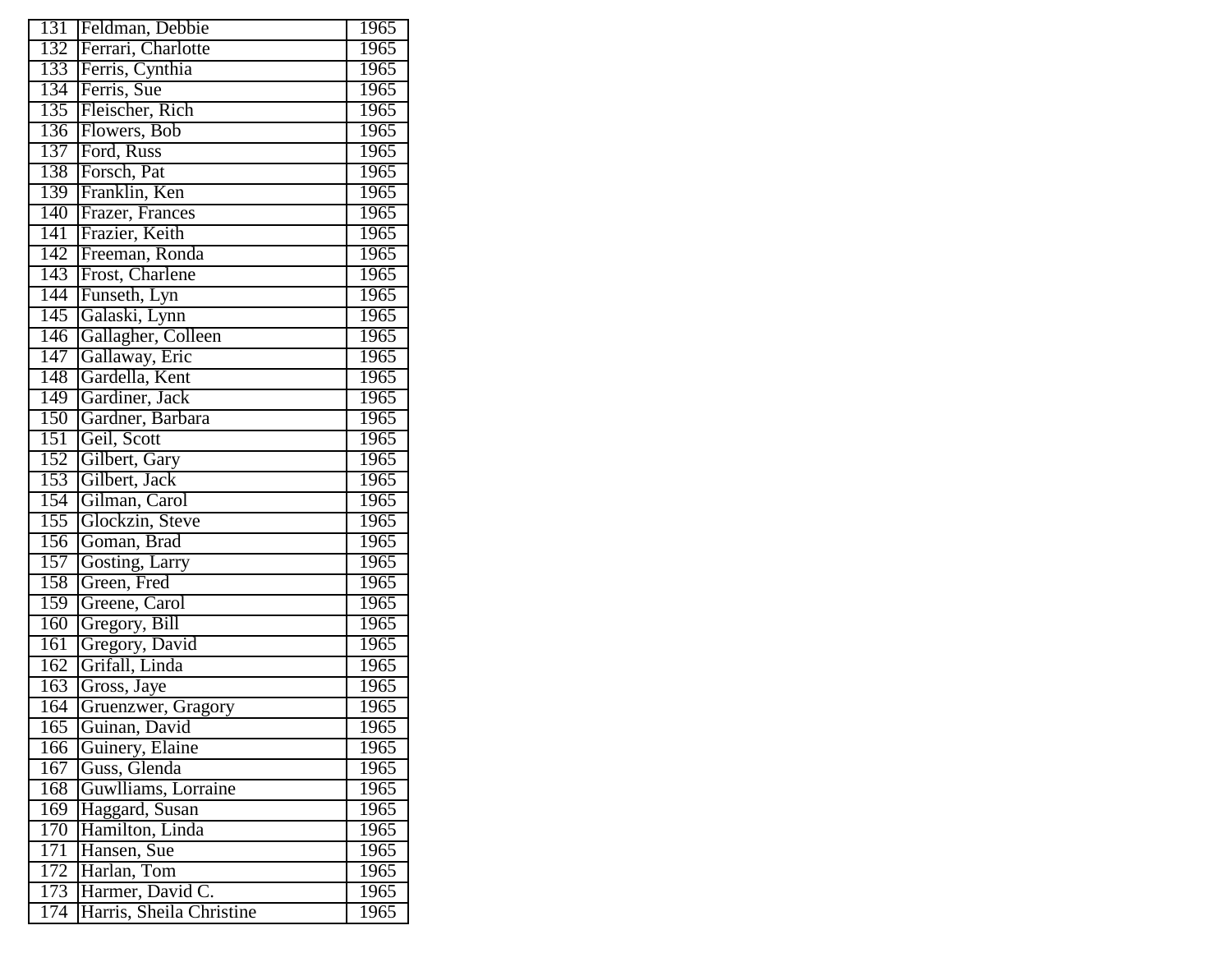| 175<br>Harrison, William E.<br>176<br>Hart, Douglas<br>1965<br>177<br>Hartnagel, Gary<br>1965<br>178<br>Hatdley, Murlen<br>1965<br>179<br>Hatton, Diane<br>1965<br>Hawkins, Myrtle<br>180<br>1965<br>Hayden, Tom<br>181<br>1965<br>Heap, Ann L.<br>182<br>1965<br>Heddy, Eddy<br>183<br>1965<br>Heinen, Dick<br>184<br>1965<br>Hendershot, Marian<br>185<br>1965<br>Henderson, Deborah<br>186<br>1965<br>Hermesky, Kathy<br>187<br>1965<br>Herz, Mary<br>1965<br>188<br>Herz, Susan<br>189<br>1965<br>Hicks, John<br>190<br>1965<br>191<br>Hill, Kathi<br>1965<br>Hill, Richard<br>192<br>1965<br>Hinds, Diane<br>193<br>1965<br>Hobron, Lloyd<br>194<br>1965<br>Hodges, Cheryl<br>195<br>1965<br>196<br>Hood, Pat<br>1965<br>Hoover, Linda<br>197<br>1965<br>Hornick, Mike<br>198<br>1965<br>199<br>Houpt, Sandi<br>1965<br>200<br>House, Barbara<br>1965<br>201<br>Howay, Vicki<br>1965<br>Hughes, Chris<br>202<br>1965<br>Hughes, George<br>203<br>1965<br>Humes, Harold<br>204<br>1965<br>Hyde, Bill<br>$\overline{205}$<br>1965<br>206<br>Iveson, Oliver<br>1965<br>Jackson, Ron<br>207<br>1965<br>Johnson, Kurt<br>208<br>1965<br>$20\overline{9}$<br>1965<br>Jones, Cheri<br>Kaminski, Starr<br>210<br>1965<br>Kearney, Suellyn<br>211<br>$\overline{1}965$<br>212<br>Keiscome, Kathi<br>1965<br>Keller, Steve<br>213<br>1965<br>$21\overline{4}$<br>Kelley, Dave<br>1965<br>215<br>Kelley, Ian<br>1965<br>216<br>Kelly, Ada<br>1965<br>217<br>Kelly, Karen<br>1965<br>218<br>Kerr, Eleanor<br>1965 |  |      |
|------------------------------------------------------------------------------------------------------------------------------------------------------------------------------------------------------------------------------------------------------------------------------------------------------------------------------------------------------------------------------------------------------------------------------------------------------------------------------------------------------------------------------------------------------------------------------------------------------------------------------------------------------------------------------------------------------------------------------------------------------------------------------------------------------------------------------------------------------------------------------------------------------------------------------------------------------------------------------------------------------------------------------------------------------------------------------------------------------------------------------------------------------------------------------------------------------------------------------------------------------------------------------------------------------------------------------------------------------------------------------------------------------------------------------------------------------------------------------------------------------------|--|------|
|                                                                                                                                                                                                                                                                                                                                                                                                                                                                                                                                                                                                                                                                                                                                                                                                                                                                                                                                                                                                                                                                                                                                                                                                                                                                                                                                                                                                                                                                                                            |  | 1965 |
|                                                                                                                                                                                                                                                                                                                                                                                                                                                                                                                                                                                                                                                                                                                                                                                                                                                                                                                                                                                                                                                                                                                                                                                                                                                                                                                                                                                                                                                                                                            |  |      |
|                                                                                                                                                                                                                                                                                                                                                                                                                                                                                                                                                                                                                                                                                                                                                                                                                                                                                                                                                                                                                                                                                                                                                                                                                                                                                                                                                                                                                                                                                                            |  |      |
|                                                                                                                                                                                                                                                                                                                                                                                                                                                                                                                                                                                                                                                                                                                                                                                                                                                                                                                                                                                                                                                                                                                                                                                                                                                                                                                                                                                                                                                                                                            |  |      |
|                                                                                                                                                                                                                                                                                                                                                                                                                                                                                                                                                                                                                                                                                                                                                                                                                                                                                                                                                                                                                                                                                                                                                                                                                                                                                                                                                                                                                                                                                                            |  |      |
|                                                                                                                                                                                                                                                                                                                                                                                                                                                                                                                                                                                                                                                                                                                                                                                                                                                                                                                                                                                                                                                                                                                                                                                                                                                                                                                                                                                                                                                                                                            |  |      |
|                                                                                                                                                                                                                                                                                                                                                                                                                                                                                                                                                                                                                                                                                                                                                                                                                                                                                                                                                                                                                                                                                                                                                                                                                                                                                                                                                                                                                                                                                                            |  |      |
|                                                                                                                                                                                                                                                                                                                                                                                                                                                                                                                                                                                                                                                                                                                                                                                                                                                                                                                                                                                                                                                                                                                                                                                                                                                                                                                                                                                                                                                                                                            |  |      |
|                                                                                                                                                                                                                                                                                                                                                                                                                                                                                                                                                                                                                                                                                                                                                                                                                                                                                                                                                                                                                                                                                                                                                                                                                                                                                                                                                                                                                                                                                                            |  |      |
|                                                                                                                                                                                                                                                                                                                                                                                                                                                                                                                                                                                                                                                                                                                                                                                                                                                                                                                                                                                                                                                                                                                                                                                                                                                                                                                                                                                                                                                                                                            |  |      |
|                                                                                                                                                                                                                                                                                                                                                                                                                                                                                                                                                                                                                                                                                                                                                                                                                                                                                                                                                                                                                                                                                                                                                                                                                                                                                                                                                                                                                                                                                                            |  |      |
|                                                                                                                                                                                                                                                                                                                                                                                                                                                                                                                                                                                                                                                                                                                                                                                                                                                                                                                                                                                                                                                                                                                                                                                                                                                                                                                                                                                                                                                                                                            |  |      |
|                                                                                                                                                                                                                                                                                                                                                                                                                                                                                                                                                                                                                                                                                                                                                                                                                                                                                                                                                                                                                                                                                                                                                                                                                                                                                                                                                                                                                                                                                                            |  |      |
|                                                                                                                                                                                                                                                                                                                                                                                                                                                                                                                                                                                                                                                                                                                                                                                                                                                                                                                                                                                                                                                                                                                                                                                                                                                                                                                                                                                                                                                                                                            |  |      |
|                                                                                                                                                                                                                                                                                                                                                                                                                                                                                                                                                                                                                                                                                                                                                                                                                                                                                                                                                                                                                                                                                                                                                                                                                                                                                                                                                                                                                                                                                                            |  |      |
|                                                                                                                                                                                                                                                                                                                                                                                                                                                                                                                                                                                                                                                                                                                                                                                                                                                                                                                                                                                                                                                                                                                                                                                                                                                                                                                                                                                                                                                                                                            |  |      |
|                                                                                                                                                                                                                                                                                                                                                                                                                                                                                                                                                                                                                                                                                                                                                                                                                                                                                                                                                                                                                                                                                                                                                                                                                                                                                                                                                                                                                                                                                                            |  |      |
|                                                                                                                                                                                                                                                                                                                                                                                                                                                                                                                                                                                                                                                                                                                                                                                                                                                                                                                                                                                                                                                                                                                                                                                                                                                                                                                                                                                                                                                                                                            |  |      |
|                                                                                                                                                                                                                                                                                                                                                                                                                                                                                                                                                                                                                                                                                                                                                                                                                                                                                                                                                                                                                                                                                                                                                                                                                                                                                                                                                                                                                                                                                                            |  |      |
|                                                                                                                                                                                                                                                                                                                                                                                                                                                                                                                                                                                                                                                                                                                                                                                                                                                                                                                                                                                                                                                                                                                                                                                                                                                                                                                                                                                                                                                                                                            |  |      |
|                                                                                                                                                                                                                                                                                                                                                                                                                                                                                                                                                                                                                                                                                                                                                                                                                                                                                                                                                                                                                                                                                                                                                                                                                                                                                                                                                                                                                                                                                                            |  |      |
|                                                                                                                                                                                                                                                                                                                                                                                                                                                                                                                                                                                                                                                                                                                                                                                                                                                                                                                                                                                                                                                                                                                                                                                                                                                                                                                                                                                                                                                                                                            |  |      |
|                                                                                                                                                                                                                                                                                                                                                                                                                                                                                                                                                                                                                                                                                                                                                                                                                                                                                                                                                                                                                                                                                                                                                                                                                                                                                                                                                                                                                                                                                                            |  |      |
|                                                                                                                                                                                                                                                                                                                                                                                                                                                                                                                                                                                                                                                                                                                                                                                                                                                                                                                                                                                                                                                                                                                                                                                                                                                                                                                                                                                                                                                                                                            |  |      |
|                                                                                                                                                                                                                                                                                                                                                                                                                                                                                                                                                                                                                                                                                                                                                                                                                                                                                                                                                                                                                                                                                                                                                                                                                                                                                                                                                                                                                                                                                                            |  |      |
|                                                                                                                                                                                                                                                                                                                                                                                                                                                                                                                                                                                                                                                                                                                                                                                                                                                                                                                                                                                                                                                                                                                                                                                                                                                                                                                                                                                                                                                                                                            |  |      |
|                                                                                                                                                                                                                                                                                                                                                                                                                                                                                                                                                                                                                                                                                                                                                                                                                                                                                                                                                                                                                                                                                                                                                                                                                                                                                                                                                                                                                                                                                                            |  |      |
|                                                                                                                                                                                                                                                                                                                                                                                                                                                                                                                                                                                                                                                                                                                                                                                                                                                                                                                                                                                                                                                                                                                                                                                                                                                                                                                                                                                                                                                                                                            |  |      |
|                                                                                                                                                                                                                                                                                                                                                                                                                                                                                                                                                                                                                                                                                                                                                                                                                                                                                                                                                                                                                                                                                                                                                                                                                                                                                                                                                                                                                                                                                                            |  |      |
|                                                                                                                                                                                                                                                                                                                                                                                                                                                                                                                                                                                                                                                                                                                                                                                                                                                                                                                                                                                                                                                                                                                                                                                                                                                                                                                                                                                                                                                                                                            |  |      |
|                                                                                                                                                                                                                                                                                                                                                                                                                                                                                                                                                                                                                                                                                                                                                                                                                                                                                                                                                                                                                                                                                                                                                                                                                                                                                                                                                                                                                                                                                                            |  |      |
|                                                                                                                                                                                                                                                                                                                                                                                                                                                                                                                                                                                                                                                                                                                                                                                                                                                                                                                                                                                                                                                                                                                                                                                                                                                                                                                                                                                                                                                                                                            |  |      |
|                                                                                                                                                                                                                                                                                                                                                                                                                                                                                                                                                                                                                                                                                                                                                                                                                                                                                                                                                                                                                                                                                                                                                                                                                                                                                                                                                                                                                                                                                                            |  |      |
|                                                                                                                                                                                                                                                                                                                                                                                                                                                                                                                                                                                                                                                                                                                                                                                                                                                                                                                                                                                                                                                                                                                                                                                                                                                                                                                                                                                                                                                                                                            |  |      |
|                                                                                                                                                                                                                                                                                                                                                                                                                                                                                                                                                                                                                                                                                                                                                                                                                                                                                                                                                                                                                                                                                                                                                                                                                                                                                                                                                                                                                                                                                                            |  |      |
|                                                                                                                                                                                                                                                                                                                                                                                                                                                                                                                                                                                                                                                                                                                                                                                                                                                                                                                                                                                                                                                                                                                                                                                                                                                                                                                                                                                                                                                                                                            |  |      |
|                                                                                                                                                                                                                                                                                                                                                                                                                                                                                                                                                                                                                                                                                                                                                                                                                                                                                                                                                                                                                                                                                                                                                                                                                                                                                                                                                                                                                                                                                                            |  |      |
|                                                                                                                                                                                                                                                                                                                                                                                                                                                                                                                                                                                                                                                                                                                                                                                                                                                                                                                                                                                                                                                                                                                                                                                                                                                                                                                                                                                                                                                                                                            |  |      |
|                                                                                                                                                                                                                                                                                                                                                                                                                                                                                                                                                                                                                                                                                                                                                                                                                                                                                                                                                                                                                                                                                                                                                                                                                                                                                                                                                                                                                                                                                                            |  |      |
|                                                                                                                                                                                                                                                                                                                                                                                                                                                                                                                                                                                                                                                                                                                                                                                                                                                                                                                                                                                                                                                                                                                                                                                                                                                                                                                                                                                                                                                                                                            |  |      |
|                                                                                                                                                                                                                                                                                                                                                                                                                                                                                                                                                                                                                                                                                                                                                                                                                                                                                                                                                                                                                                                                                                                                                                                                                                                                                                                                                                                                                                                                                                            |  |      |
|                                                                                                                                                                                                                                                                                                                                                                                                                                                                                                                                                                                                                                                                                                                                                                                                                                                                                                                                                                                                                                                                                                                                                                                                                                                                                                                                                                                                                                                                                                            |  |      |
|                                                                                                                                                                                                                                                                                                                                                                                                                                                                                                                                                                                                                                                                                                                                                                                                                                                                                                                                                                                                                                                                                                                                                                                                                                                                                                                                                                                                                                                                                                            |  |      |
|                                                                                                                                                                                                                                                                                                                                                                                                                                                                                                                                                                                                                                                                                                                                                                                                                                                                                                                                                                                                                                                                                                                                                                                                                                                                                                                                                                                                                                                                                                            |  |      |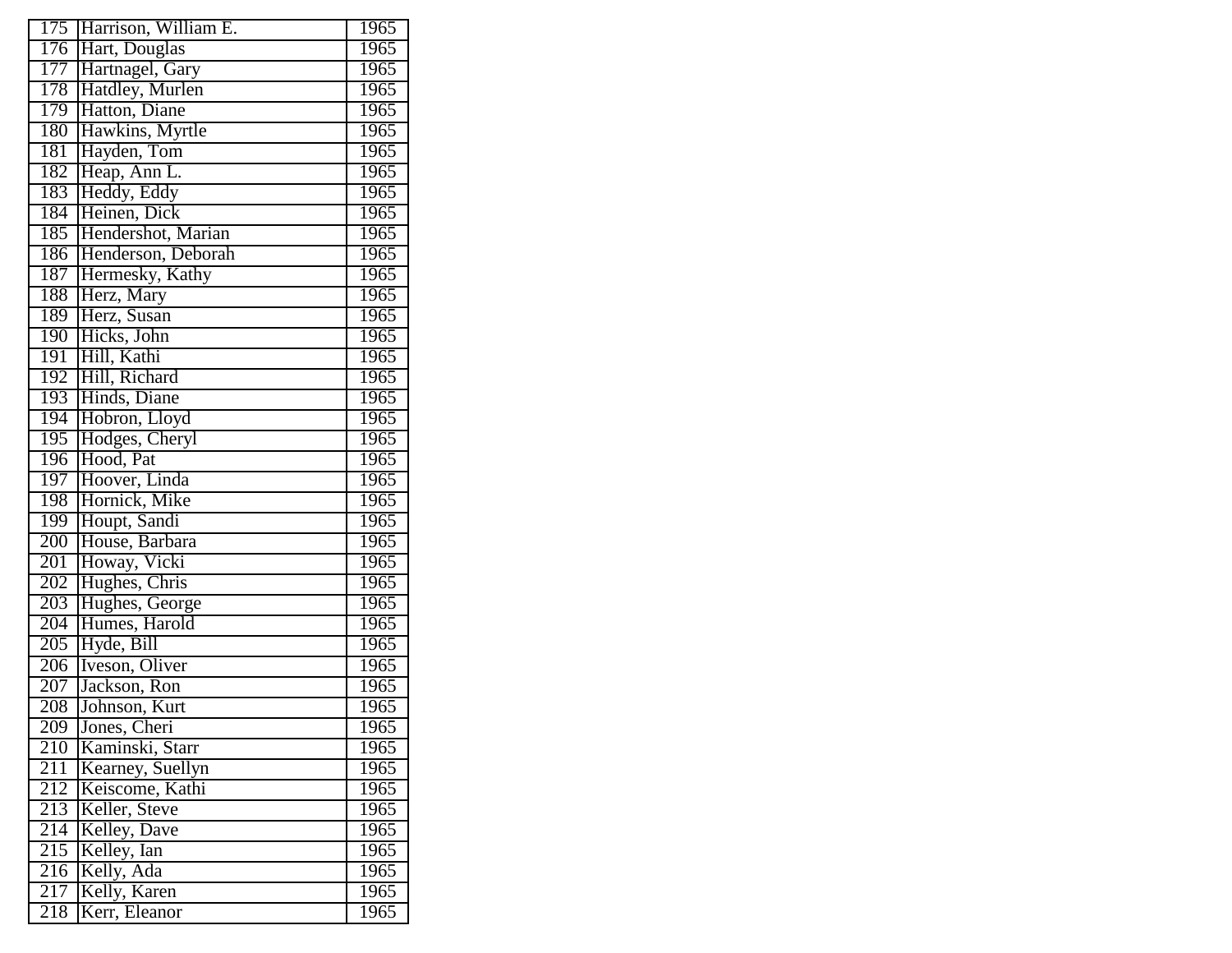| 219              | Kerr, Jeanie                     | 1965 |
|------------------|----------------------------------|------|
| 220              | King, Janice                     | 1965 |
| 221              | Kirkley, Nancy                   | 1965 |
| 222              | Kizer, Ben                       | 1965 |
| 223              | Klatt, John F.                   | 1965 |
| 224              | Knipmeyer, Sam C.                | 1965 |
| 225              | Knous, Robert                    | 1965 |
| 226              | Knox, Walter                     | 1965 |
| 227              | Kramer, Ren                      | 1965 |
| 228              | Kunau, Karen                     | 1965 |
| 229              | Laca, Pete                       | 1965 |
| 230              | Lambert, Marcella                | 1965 |
| 231              | Landis, Philip                   | 1965 |
| 232              | Larkins, Charley                 | 1965 |
| 233              | Lasko, Kathie                    | 1965 |
| 234              | LaTourrette, John                | 1965 |
| 235              | Lee, Kathy                       | 1965 |
| 236              |                                  | 1965 |
| 237              | Lenzora, Lynn<br>Leonasio, Linda | 1965 |
| 238              | Leyhe, Annette                   | 1965 |
| 239              | Lively, Richard                  | 1965 |
| 240              | Lloyd, Cindy                     | 1965 |
| 241              | Lohse, Kim                       | 1965 |
| 242              | Long, Marilyn                    | 1965 |
| 243              | Loverin, James                   | 1965 |
| 244              | Lucia, Bruce                     | 1965 |
| 245              | Maher, Bob                       | 1965 |
| 246              | Manha, Carolyn                   | 1965 |
| 247              | Marini, Ken                      | 1965 |
| 248              | Marion, Karen                    | 1965 |
| $\overline{249}$ | Maritano, Karen                  | 1965 |
| 250              | Markham, Grant                   | 1965 |
| 251              | Martin, Joe                      | 1965 |
| 252              | Martin, Rudy                     | 1965 |
| 253              | Maust, Judy                      | 1965 |
| 254              | McCabe, George                   | 1965 |
| 255              | McCartin, Kevin                  | 1965 |
| 256              | McComas, Quin                    | 1965 |
| 257              | McCombs, Mark                    | 1965 |
| 258              | McDonald, Stephanie              | 1965 |
| 259              | McFarland, Richard               | 1965 |
| 260              | McMullen, Ann                    | 1965 |
| 261              | McMullen, Michael                | 1965 |
| 262              | McNabney, Jim                    | 1965 |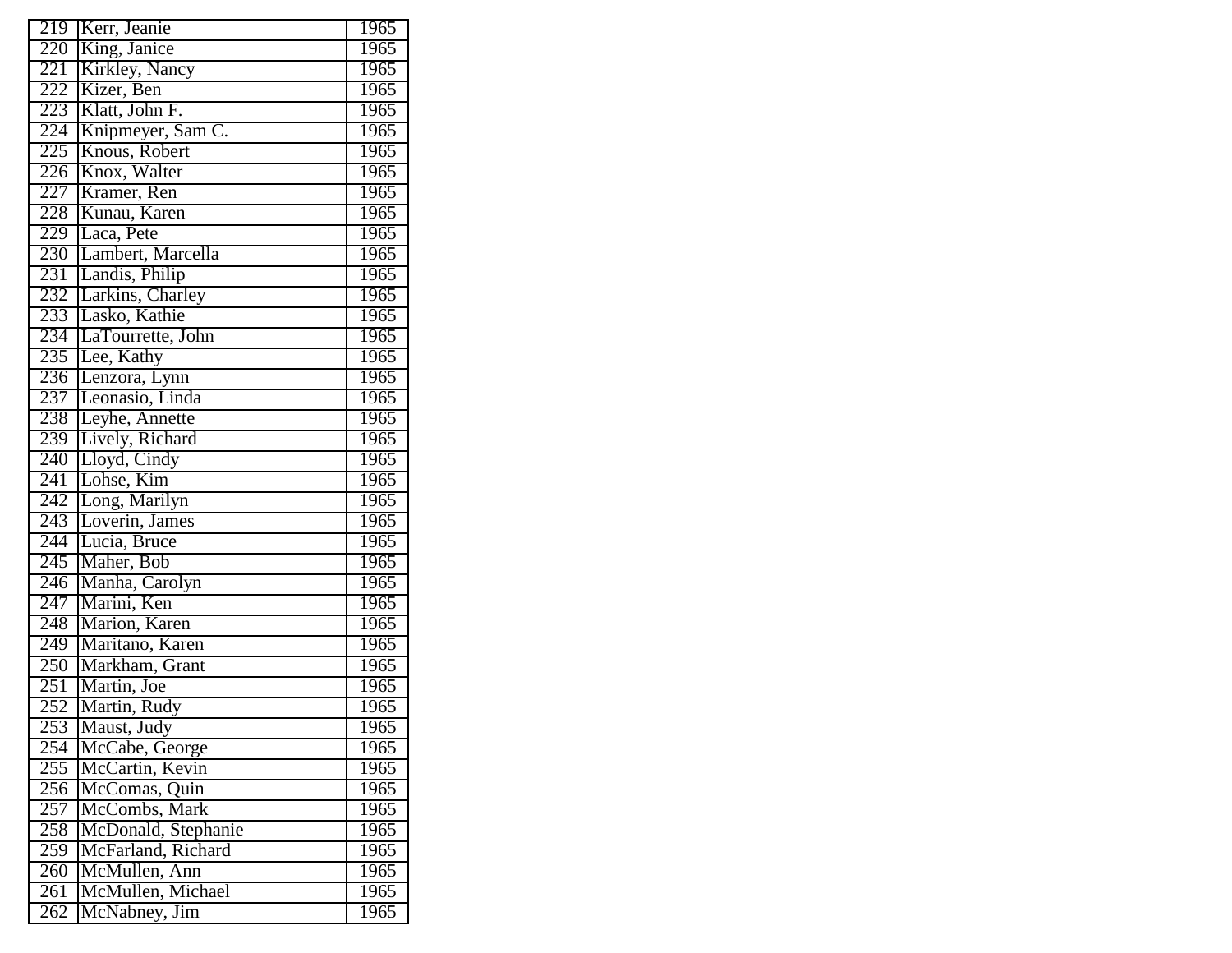| $\overline{263}$ | McNeil, Karen               | 1965              |
|------------------|-----------------------------|-------------------|
| 264              | McVey, Kathleen             | 1965              |
| $\overline{265}$ | Medina, N.C.                | 1965              |
| 266              | Meyers, Floyd H.            | 1965              |
| 267              | Miller, Monte               | 1965              |
| 268              | Milne, James                | 1965              |
| 269              | Mordy Willson, Lee Anne     | 1965              |
| 270              | Morgan, Richard             | 1965              |
| 271              | Morris, Glen                | 1965              |
| 272              | Murray, Jim                 | 1965              |
| 273              | Nason, Candice R.           | 1965              |
| 274              | Nelson, Gerg                | 1965              |
| 275              | Newmarker, Glenn            | 1965              |
| 276              | Newmarker, Mike             | 1965              |
| 277              | Nicholas, Chirs Leland      | 1965              |
| 278              | Norregaard, Beverly         | 1965              |
| 279              | Olson, Dick                 | 1965              |
| 280              | Orrin, Janice Ann           | 1965              |
| 281              | Paille', Muriel             | 1965              |
| 282              | Palmer, Linda               | 1965              |
| 283              | Parish, Steve               | <b>1965</b>       |
| 284              | Parke, Thomas               | 1965              |
| 285              | Parr, Linda                 | 1965              |
| 286              | Parry, Martha               | 1965              |
| 287              | Partipilo, Victor           | 1965              |
| 288              | Parvin, Glen                | 1965              |
| 289              | Pascual, Pilar              | 1965              |
| 290              |                             | 1965              |
| 291              | Paszek, Glen<br>Paszek, Tom | 1965              |
| 292              | Patchen, Mike S.            | 1965              |
| 293              | Peck, Jacolyn Dawn          | 1965              |
| 294              | Penny, Lynn                 | 1965              |
| 295              | Peterson, Gordon            | 1965              |
| 296              | Pidlypchak, Mike            | 1965              |
| 297              | Pitzer, Holly               | 1965              |
| 298              | Pizorno, Robin              | 1965              |
| 299              | Plath, Pete                 | 1965              |
| 300              | Plummer, DiAnne             | 1965              |
| $30\overline{1}$ | Polish, Carolyn             | 1965              |
| 302              | Poloni, Carmen              | 1965              |
| 303              | Pritchard, Cindy            | 1965              |
| $\overline{304}$ | Pulk, Roshell               | 1965              |
| $\overline{305}$ | Quilici, Angie              | 1965              |
| 306              | Quilici, Pam                | $\overline{1}965$ |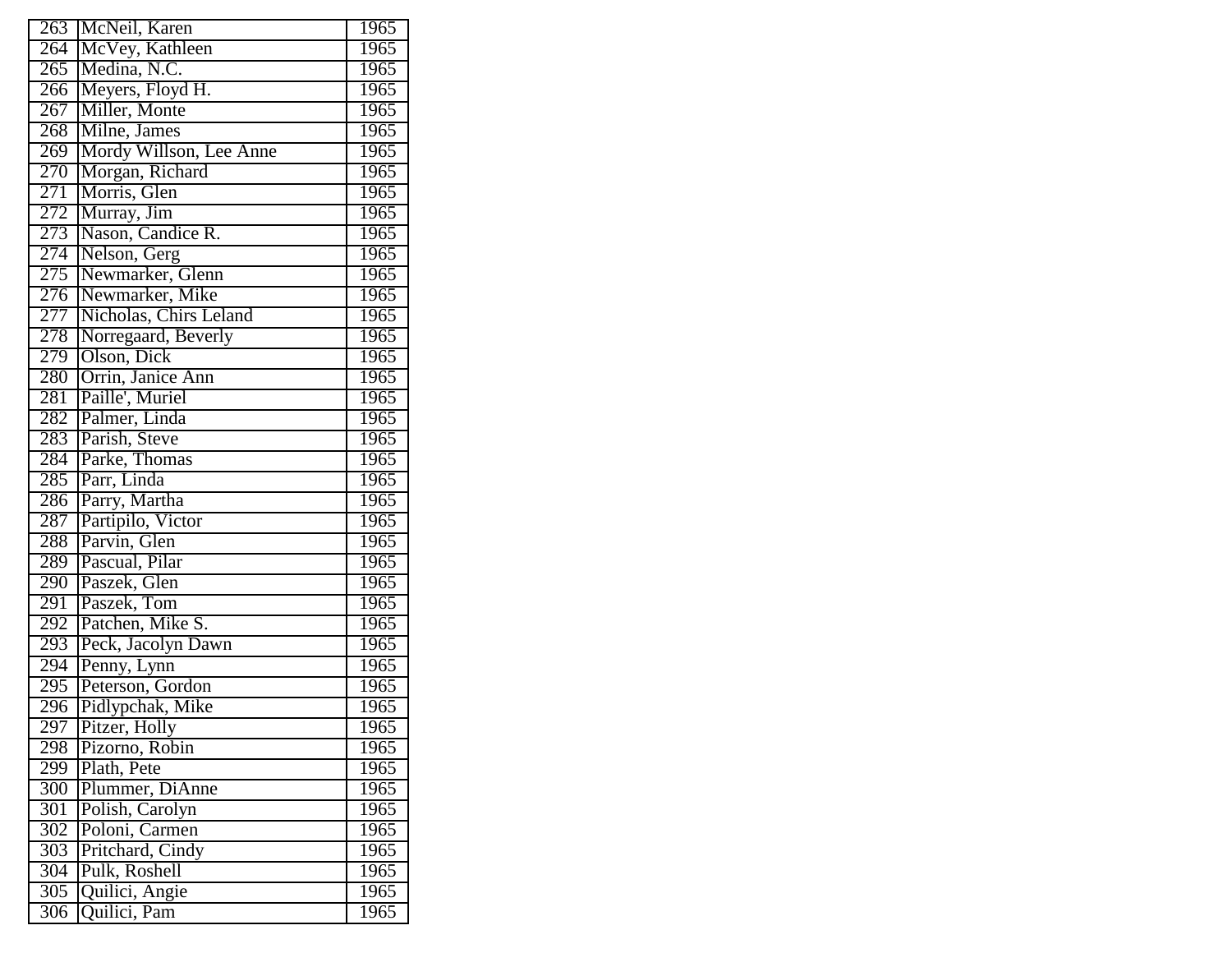| $\overline{307}$ | Quilici, Robert B.     | 1965              |
|------------------|------------------------|-------------------|
| 308              | Quirk, Dennis          | 1965              |
| 309              | Raffetto, Carol        | 1965              |
| 310              | Ramociotti, Duane      | 1965              |
| 311              | Ramociotti, Leonard    | $\overline{1}965$ |
| 312              | Ray, Bobby             | 1965              |
| 313              | Reginato, Lauri        | 1965              |
| 314              | Reich, Barbara         | 1965              |
| $\overline{315}$ | Rempel, Ken            | 1965              |
| $\overline{316}$ | Renfro, Sue            | 1965              |
| 317              | Richardson, Mark       | 1965              |
| 318              | Riley, Jim             | 1965              |
| 319              | Roberts, Bill          | 1965              |
| 320              | Roberts, Charlene      | 1965              |
| 321              | Roberts, Ginger        | $\overline{1}965$ |
| 322              | Roberts, Suzanne       | 1965              |
| 323              | Robison, Beverly       | 1965              |
| 324              | Robustellini, Toni     | 1965              |
| 325              | Rockholm, Jeff         | 1965              |
| 326              | Rodgers, Linda         | 1965              |
| 327              | Romani, Margie         | 1965              |
| 328              | Romine, Kathy          | 1965              |
| 329              | Ronnow, Gretchen       | 1965              |
| 330              | Rosenblatt, Norman     | 1965              |
| 331              | Rueckl, Linda Lorraine | $\overline{1}965$ |
| 332              | Rupp, Bill             | 1965              |
| 333              | Russell, Pam           | 1965              |
| 334              | Sack, Meredith         | 1965              |
| 335              | Samon, Mary            | 1965              |
| 336              | Sampson, Paula         | 1965              |
| 337              | Sandberg, Donald Scott | 1965              |
| 338              | Sande, Barbara         | 1965              |
| 339              | Sawyer, Jerry          | 1965              |
| 340              | Schiffner, Leslie      | 1965              |
| 341              | Schiffner, Lynn        | 1965              |
| 342              | Schliep, Steve         | 1965              |
| 343              | Schoen, Jim            | $\overline{1}965$ |
| 344              | Scolari, Steven L.     | 1965              |
| 345              | Scott, Erica M.        | 1965              |
| 346              | Scott, Steve           | $\overline{1}965$ |
| 347              | Shane, Michael         | 1965              |
| $\overline{348}$ | Shapiro, Ida Ann       | 1965              |
| 349              | Sharp, Lee             | 1965              |
| 350              | Shea, Robert           | 1965              |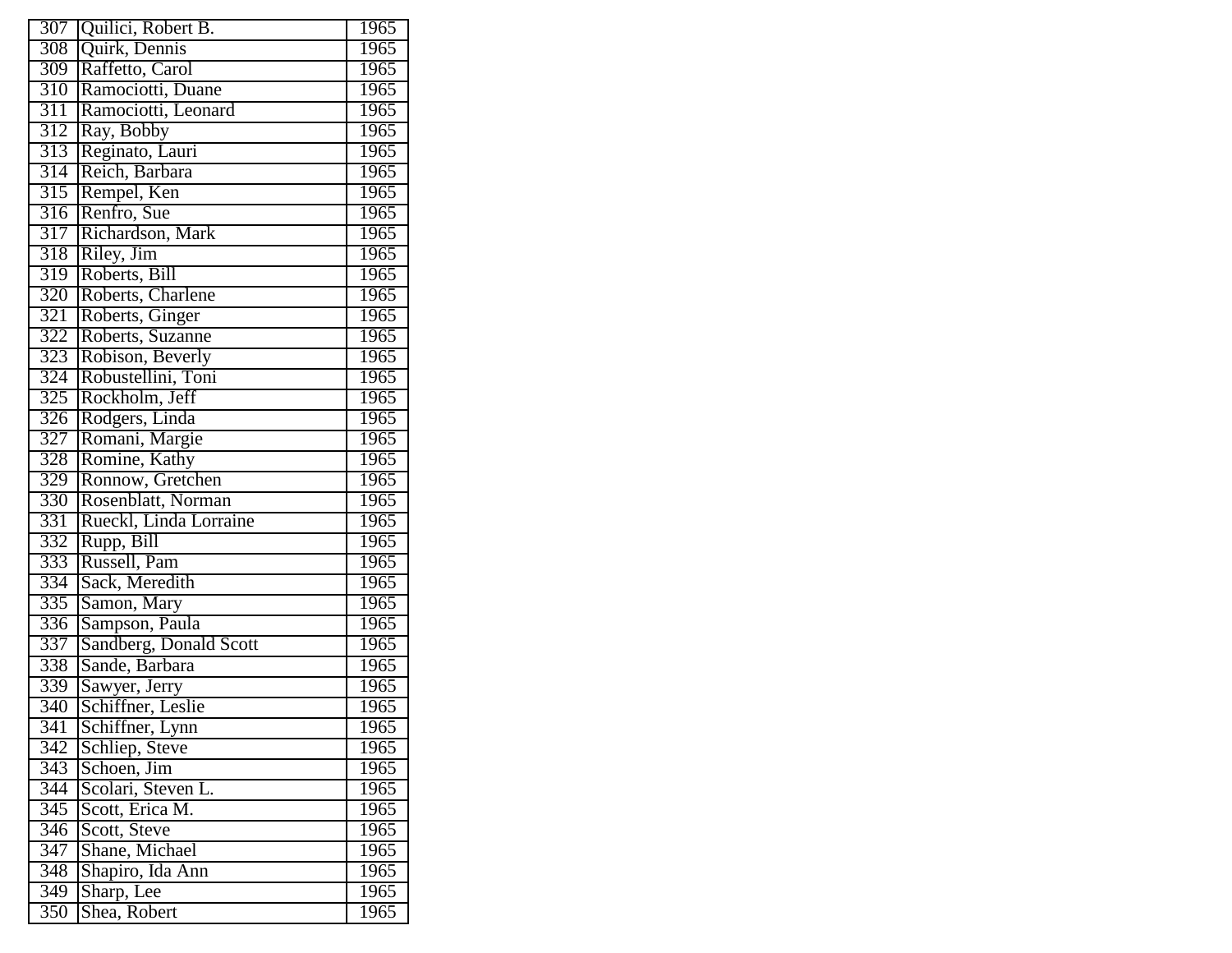| 351 | Shepherd, Robert     | 1965              |
|-----|----------------------|-------------------|
| 352 | Sheppard, Michele    | 1965              |
| 353 | Shing, Tsui Kwong    | 1965              |
| 354 | Shipman, Francis     | 1965              |
| 355 | Silver, John         | 1965              |
| 356 | Simmons, Ron         | 1965              |
| 357 | Simpson, Elizabeth   | 1965              |
| 358 | Slagle, Dave         | 1965              |
| 359 | Slaughter, Bill      | 1965              |
| 360 | Smith, Bob           | 1965              |
| 361 | Smith, Donna         | 1965              |
| 362 | Smith, John S.       | 1965              |
| 363 | Smith, Melody        | 1965              |
| 364 | Sommers, Pat Anne    | 1965              |
| 365 | Sonderegger, Charles | 1965              |
| 366 | Sorenson, Diane      | 1965              |
| 367 | Spatz, Jill          | 1965              |
| 368 | Spell, Susan         | 1965              |
| 369 | Spence, Vicki        | 1965              |
| 370 | Sprague, Carl Alan   | 1965              |
| 371 | States, Thomas O.    | 1965              |
| 372 | Steadman, Pamela     | 1965              |
| 373 | Steinbrueck, Marsha  | 1965              |
| 374 | Stephens, Jan        | 1965              |
| 375 | Stepro, Jeffrey      | 1965              |
| 376 | Stevenson, James     | 1965              |
| 377 | Stewart, Dan         | 1965              |
| 378 | Stoddard, Alex       | 1965              |
| 379 | Stoddard, Dick       | 1965              |
| 380 | Stone, Donald        | 1965              |
| 381 | Stookey, Susan       | 1965              |
| 382 | Student, Kathy       | 1965              |
| 383 | Sullivan, Jim        | 1965              |
| 384 | Suttles, Andy        | 1965              |
| 385 | Sutton, John H.      | 1965              |
| 386 | Sykes, Dave          | 1965              |
| 387 | Talcott, Cheri       | 1965              |
| 388 | Tannatt, Terry       | $\overline{1}965$ |
| 389 | Tanner, Richard      | 1965              |
| 390 | Taylor, Jonathan     | 1965              |
| 391 | Taylor, Leslie Lee   | 1965              |
| 392 | Templeton, Judi      | 1965              |
| 393 | Thomas, Steve        | 1965              |
| 394 | Thorton, Jennifer    | 1965              |